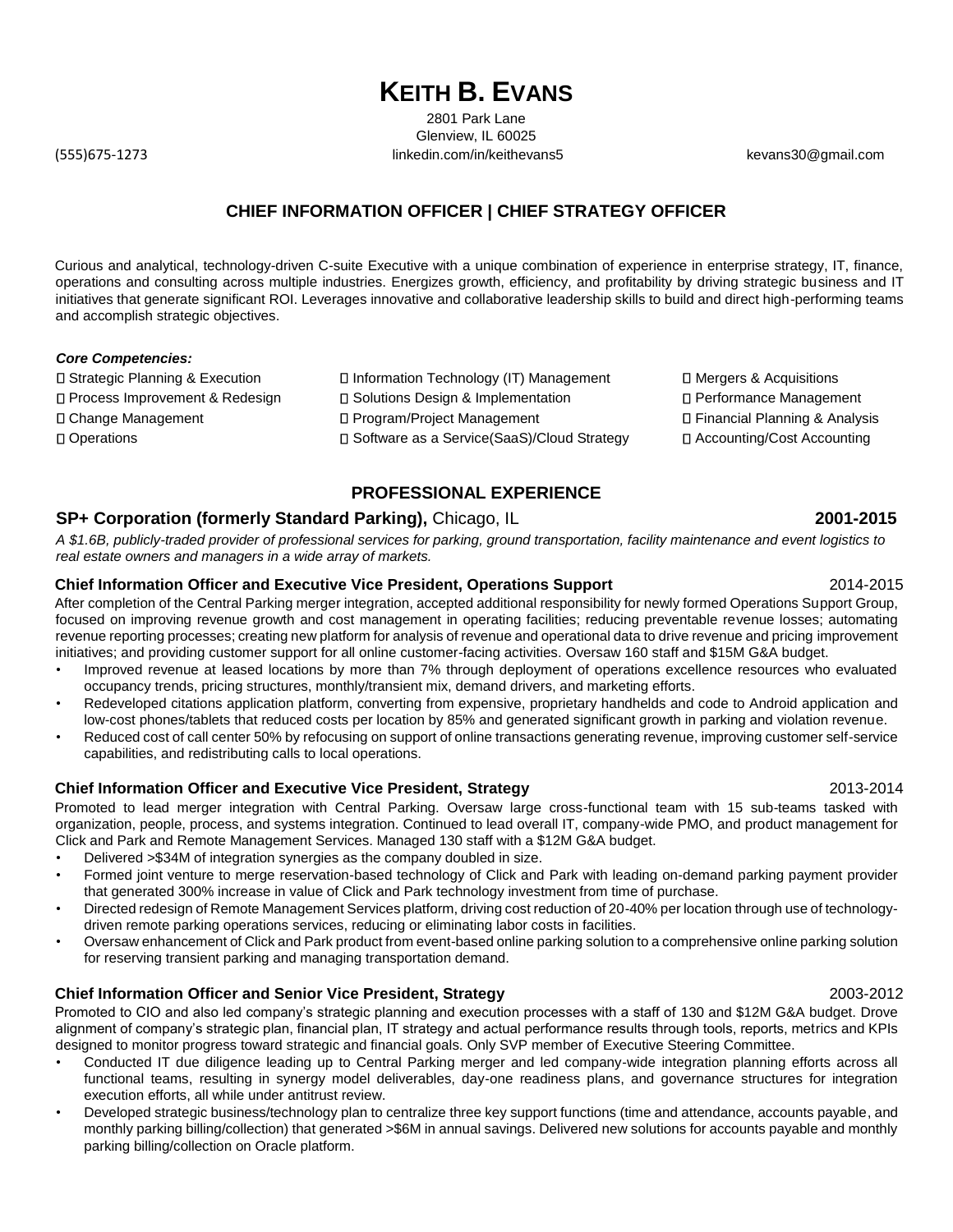- Converted organization to Google Apps for Business platform in support of cultural shift toward a more collaborative working environment across widely distributed workforce. Resulted in 75% less cost than upgrading existing platform while also providing completely new tools to enhance collaboration across organization.
- Implemented project management methodology and PMO for strategic and tactical oversight of IT-related projects. Formed and chaired technology steering committee to ensure alignment of projects and resources with strategic goals.
- Outsourced infrastructure support services to Unisys, including helpdesk, PC management, and Windows server administration, that funded a full PC refresh, enhanced customer service levels, and improved security and PC uptimes.

**Vice President, Strategic Initiatives** 2001-2003 Led significant initiatives in the areas of strategic planning; financial planning, analysis and reporting; and reorganization of various G&A functions.

- Selected and implemented financial planning and reporting system to provide better visibility for entire organization around planned vs. actual performance. Assumed responsibility for financial planning and analysis function.
- Reorganized and centralized duplicative West Coast support functions, saving company \$1.5M annually.
- Designed and executed plan for decentralizing and relocating client reporting personnel to better support operations personnel and clients, saving \$500K annually in office rent and improving client satisfaction.

# **Scient, Chicago, IL** 1999-2001

# **Director, Business Strategy Practice**

Managed and mentored colleagues in e-business strategy area with respect to all aspects of career and skill development, staffing, training, compensation, and performance.

- Led formation of e-business vision and strategy, including revenue and pricing models, market sizing and opportunities, financial pro formas, and rollup acquisition strategies for clients in networking products, e-government, and telecom.
- Key member of Chicago leadership team, contributing to business development and hiring as office grew from zero to 150.
- Maintained colleague productivity and morale through significant corporate restructuring and downsizing.
- Received Community Values Award on two separate occasions.

# **CSC Consulting, Chicago, IL** 1996-1999 **1996-1999**

## **Senior Consultant, Financial Management Practice** *Consulting projects included:*

- Implemented activity-based costing systems and financial process improvements for a Financial Services organization and for several operating locations for a leading third-party logistics company, that resulted in >\$100M savings.
- Served as product cost lead and designed implementation of Oracle's cost management modules to incorporate yield by operation functionality and factor analysis capability for a major manufacturer of silicon wafers.
- Led \$500K cost reduction effort in corporate general and administrative area at major boat and boat engine manufacturer.
- Developed customer profitability system for major consumer goods manufacturer, incorporating traditional product margins as well as effects of distribution channels, financing of receivables, and SG&A efforts.

# **Kraft Foods,** Chicago, IL **1994-1996**

# **Senior Financial Analyst, Financial Systems and Practices, Operations**

Managed pilot and rollout of new labor and expense reporting system, encompassing all company plants and supervision of approximately 15 analysts. Developed business intelligence application; designed and implemented company-wide system for consolidation of key performance measures; designed and implemented activity-based costing models in manufacturing plants.

# **Arthur Andersen & Company, San Francisco, CA** 1989-1992 **1989-1992**

# **Senior Financial Analyst, Valuation Services Group**

Performed financial analysis and valuation of interests in privately held companies involved in acquisitions/divestitures and other capital restructuring events. Developed pro forma projections, including operating results, capitalization and financing requirements, and investor yields; researched and analyzed securities transaction data for development of applicable discounts and premiums relating to minority or controlling interests, lack of marketability, partnership interests, and holding investments.

# **EDUCATION**

**M.B.A., Finance and Marketing**, Northwestern University, Kellogg School of Management, Evanston, Illinois, 1994 **B.A., Quantitative Economics**, Stanford University, Palo Alto, California**,** 1989

# Keith B. Evans Resume Page 1 of 2